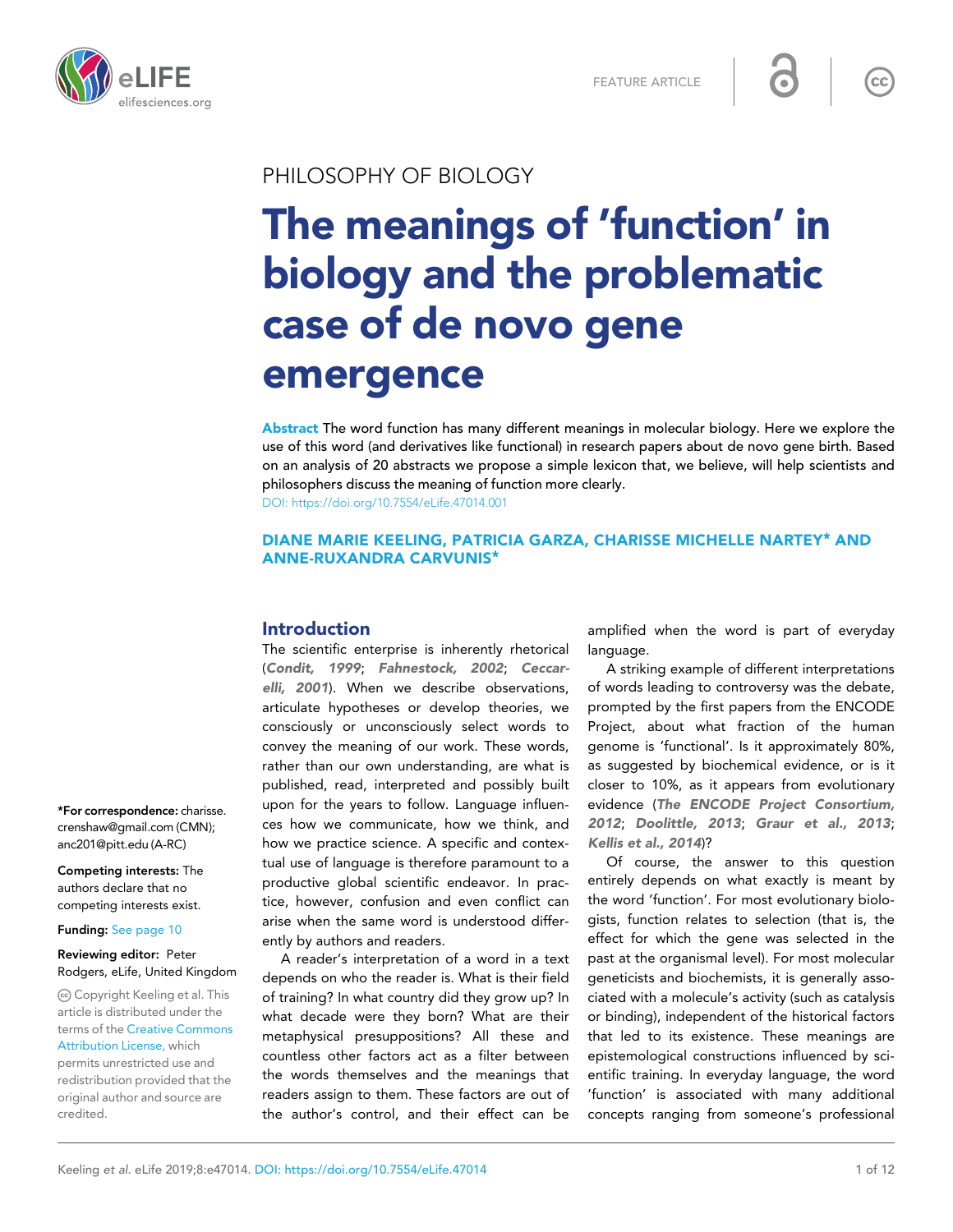occupation to the purpose for which a machine has been engineered. Yet some argue that the evolutionary meaning of function is the only one that is relevant for DNA sequences ([Graur et al.,](#page-10-0) [2013](#page-10-0)) and that when referring to other meanings scientists should use other words such as 'effect' or 'activity' ([Doolittle et al., 2014](#page-10-0)).

This position, and the arguments against it, echo an ongoing conversation in the philosophy of science ([Cummins, 1975](#page-10-0); [Millikan, 1989](#page-11-0); [Neander, 1991](#page-11-0); [Amundson and Lauder, 1994](#page-10-0); [Garson, 2011](#page-10-0); [Griffiths, 2009](#page-10-0)). In brief, the conversation divides those who argue function should mean why an entity does what it does (the selected effect definition of function) and those who argue it can also mean what an entity does (the causal role definition of function) ([Laubichler et al., 2015](#page-11-0)). Function strictly defined as selected effect is the historical explanation for the existence of an entity ([Milli](#page-11-0)[kan, 1989](#page-11-0)). Function as causal role is ahistorical and describes the contribution of an entity to a complex system ([Cummins, 1975](#page-10-0)). Other theories of biological function have been proposed ([Wouters, 2003](#page-11-0); [Mossio et al., 2009](#page-11-0); [Roux, 2014](#page-11-0)), but the selected effect/causal role perspectives have dominated the conversation in the context of genomics.

Far from a fruitless dispute over semantics, the rhetorico-scientific debate has sparked a number of thoughtful studies that have advanced thinking at the interface of evolutionary biology and genomics. For instance, one study interrogates the relationship between organismal complexity and the number of functional elements in a genome ([Doolittle, 2013](#page-10-0)), another highlights the discrepancies between different lines of evidence used to infer functionality of DNA loci ([Kellis et al., 2014](#page-10-0)), and another refines the evolutionary classifications of genomic functions ([Graur et al., 2015](#page-10-0)). However, only a small fraction of biologists – mostly evolutionary biologists – are aware of the rhetorical context. Most scientific publications do not explicitly include a definition of 'function' to clarify the meaning of the reported findings.

It can be argued that this imprecision has tangible implications for the scientific practice. For better or worse, in biological research there is a conflation between what is 'functional' and what 'matters'. Only those genomic sequences deemed 'functional' are worthy of being curated by reference databases, of being named, cloned

or incorporated into grant proposals for mechanistic studies. Today, scientists cannot agree on the number of functional genes in the human genome ([Pertea et al., 2018](#page-11-0); [Jungreis et al.,](#page-10-0) [2018](#page-10-0)), or on what evidence should be required to elevate noncoding RNAs from mere transcriptional noise to functional regulatory elements ([Doolittle, 2018](#page-10-0)). The general confusion about what exactly is meant by 'function' across the literature is such that some have pleaded for the community to deal with the 'F-word' urgently ([Doolittle et al., 2014](#page-10-0); [Doolittle, 2018](#page-10-0)).

As an interdisciplinary group of scholars, we sought to understand to what extent the existence of differing meanings of 'function' actually impairs the scientific enterprise. We focused our attention on a relatively recent subfield of evolutionary genomics studying the specific case of de novo gene birth. This field attempts to understand how new 'functional' genes can emerge without having derived from another gene as their ancestor. The process of de novo gene birth was long thought to be implausible on the basis that, as Francois Jacob wrote: "the probability that a functional protein would appear de novo by random association of amino acids is practically zero" ([Jacob, 1977](#page-10-0)). However, the explosion of new genome sequences has revealed that many genes have species- or lineage-specific sequences ([Khalturin et al., 2009](#page-11-0)), suggesting that they lack gene ancestors. Studies of a growing number of individual gene candidates have confirmed their de novo emergence, fueling many genomic and evolutionary studies to evaluate the scale and mechanisms of the de novo gene birth phenomenon (Tautz and Domazet-Loso, 2011; [McLysaght and Hurst, 2016](#page-11-0); [Van Oss and Car](#page-11-0)[vunis, 2019](#page-11-0)).

The meanings of function are at the heart of what constitutes a de novo gene birth event. For a genomic sequence to be labelled as a gene, it must by definition have a function; it must express a product that participates in cellular processes and affects phenotypes in a way that is being maintained by selection. If such a gene has evolved de novo, the locus it came from by definition was not a gene, thus did not have a function, or at least not a function of the same nature as the one the new gene has. The molecular objects of study are thus transitioning between a state without a function and a state with a function. They cannot have upon birth a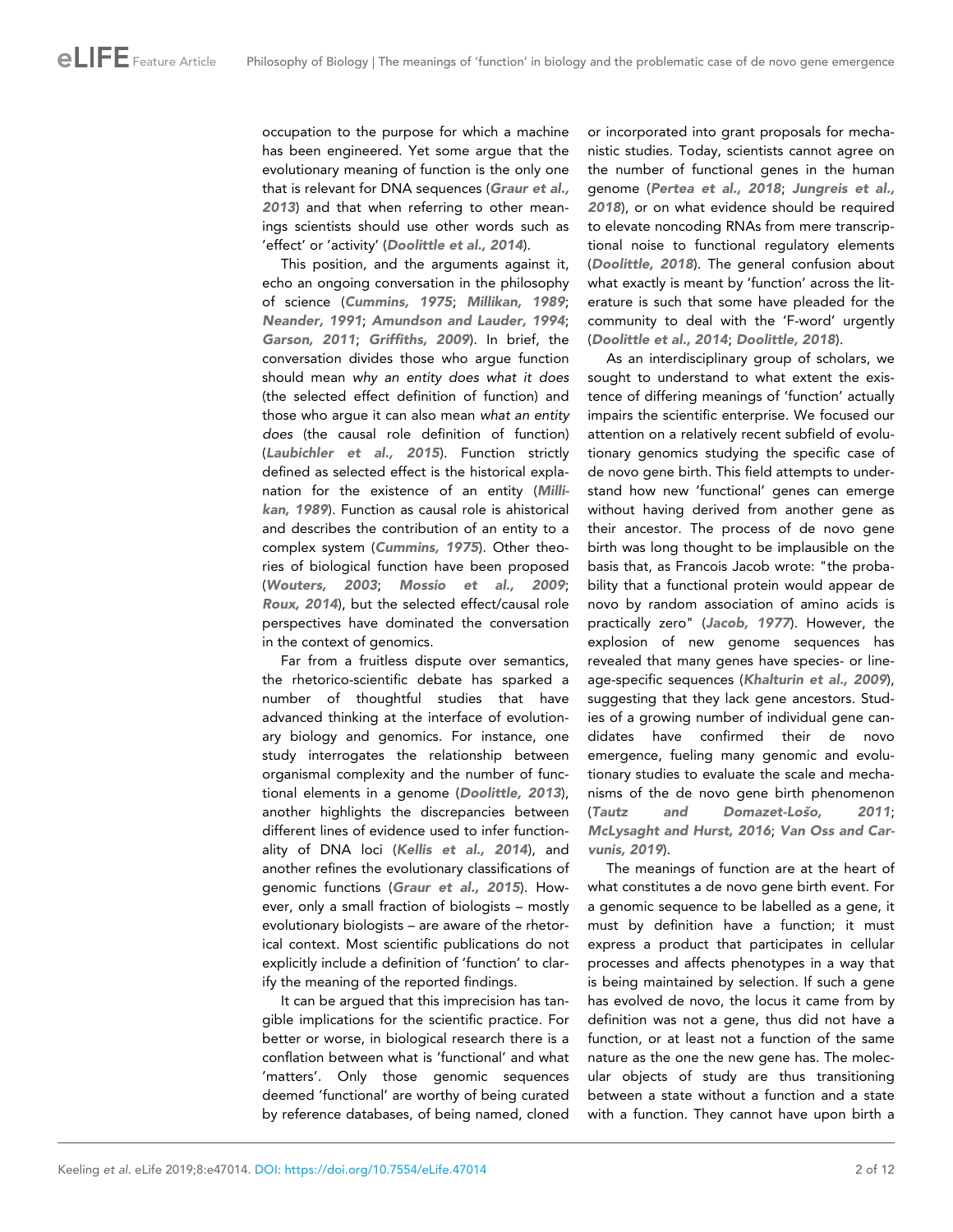<span id="page-2-0"></span>function by the strict selected effect definition ([Millikan, 1989](#page-11-0)), since their existence cannot have been caused historically by a past selection. The transformative nature of the de novo emergence process thus renders the debates about when and how a locus actually becomes functional highly contentious.

Let us consider a hypothetical example to illustrate the difficulty of thinking about the function of recently emerged coding elements. Imagine a locus that has become transcribed and translated for the first time in somebody's gamete, generating a novel protein whose expression propagates to future generations. The corresponding protein has no activity whatsoever. Does this locus correspond to a de novo functional gene? Not according to the selected effect definition, since there is no past selection to explain why the locus is here. Not according to the causal role definition either, since it does not do anything. What if the protein happens to confer a fitness benefit to the organism? Still, the locus would not have a function according to the strict selected effect definition ([Milli](#page-11-0)[kan, 1989](#page-11-0)), although it might be in the process of acquiring one. What if the protein causes a deadly disease? In that case many may find it acceptable to use derivatives of function and write 'the locus functions in the development of disease', or 'the locus is functional', but not 'the function of the locus is to cause a deadly disease' ([Doolittle et al., 2014](#page-10-0)). One might cautiously call this locus a proto-gene ([Carvunis et al., 2012](#page-10-0)), Zombie or Lazarus DNA ([Graur et al., 2015](#page-10-0)), rather than a functional gene. But, at any rate, this locus 'matters'

([Ardern, 2018](#page-10-0)) and there is a pressing need to find the right words to express what it does, why and how.

In addition to these fundamental considerations, the de novo field is interdisciplinary and relatively young. It is therefore rich in diverse perspectives and trainings, and de novo researchers lack a commonly accepted jargon. All these challenges make de novo gene evolution a well-suited test bed to evaluate what meanings of function are circulating in this field and whether, and to what extent, the meanings of function hinder scientific communication.

# Constructing a model of function for de novo gene birth research

We sought to construct an understanding of function specifically tailored to de novo gene birth. We reasoned that this aim would be best achieved by studying how the term is used in the scientific practice of this particular field of research. Indeed, the objects of study and the technical methodologies in this field may lend themselves to different interpretations of function than in other fields such as regulatory genomics, physiology or ecology. In order to derive an initial model of function adapted to de novo gene birth research, we first rhetorically analyzed the scientific literature in the field together with philosophical publications about genomic function. We then applied the constant comparative method of the grounded theory of social sciences ([Glaser and Strauss, 1967](#page-10-0)) to samples of 20 published abstracts in the field (see Methods). Through an organized, iterative process of defining and discussing usages of the term, we

Table 1. The Pittsburgh model of function.

The hierarchical order of the meanings did not directly derive from our textual analysis, but was inspired from a reductionist interpretation of the flow of genetic information over time and space. It also reflects a possible ordering of the series of properties that must be acquired by a locus to undergo de novo gene birth.

| <b>Meanings</b>               | <b>Definitions</b>                                                                                                                                                                |  |  |
|-------------------------------|-----------------------------------------------------------------------------------------------------------------------------------------------------------------------------------|--|--|
| Evolutionary<br>Implications  | The object's influence on population dynamics over successive generations, as enabled by its physiological implications and their interplay<br>with environmental pressures       |  |  |
| Physiological<br>Implications | The object's involvement in biological processes as enabled by a set of its capacities, interactions and expression patterns, independent of<br>cross-generational considerations |  |  |
| Interactions                  | Physical contacts, direct or indirect, between the object under investigation and the other components of a system, including contacts that<br>mediate chemical transformations   |  |  |
| Capacities                    | Intrinsic physical properties of the object under investigation; the necessity of the object's behavior given an environment (eq., structural<br>constraints)                     |  |  |
| Expression                    | The presence or amount of the object under investigation (RNA or protein object), or the presence or amount of its transcription or<br>translation products (DNA object)          |  |  |
| Vaque                         | Sufficient evidence was not found to infer one or more meanings of function within this model, nor to derive a new meaning                                                        |  |  |
|                               |                                                                                                                                                                                   |  |  |

[DOI: https://doi.org/10.7554/eLife.47014.002](https://doi.org/10.7554/eLife.47014.002)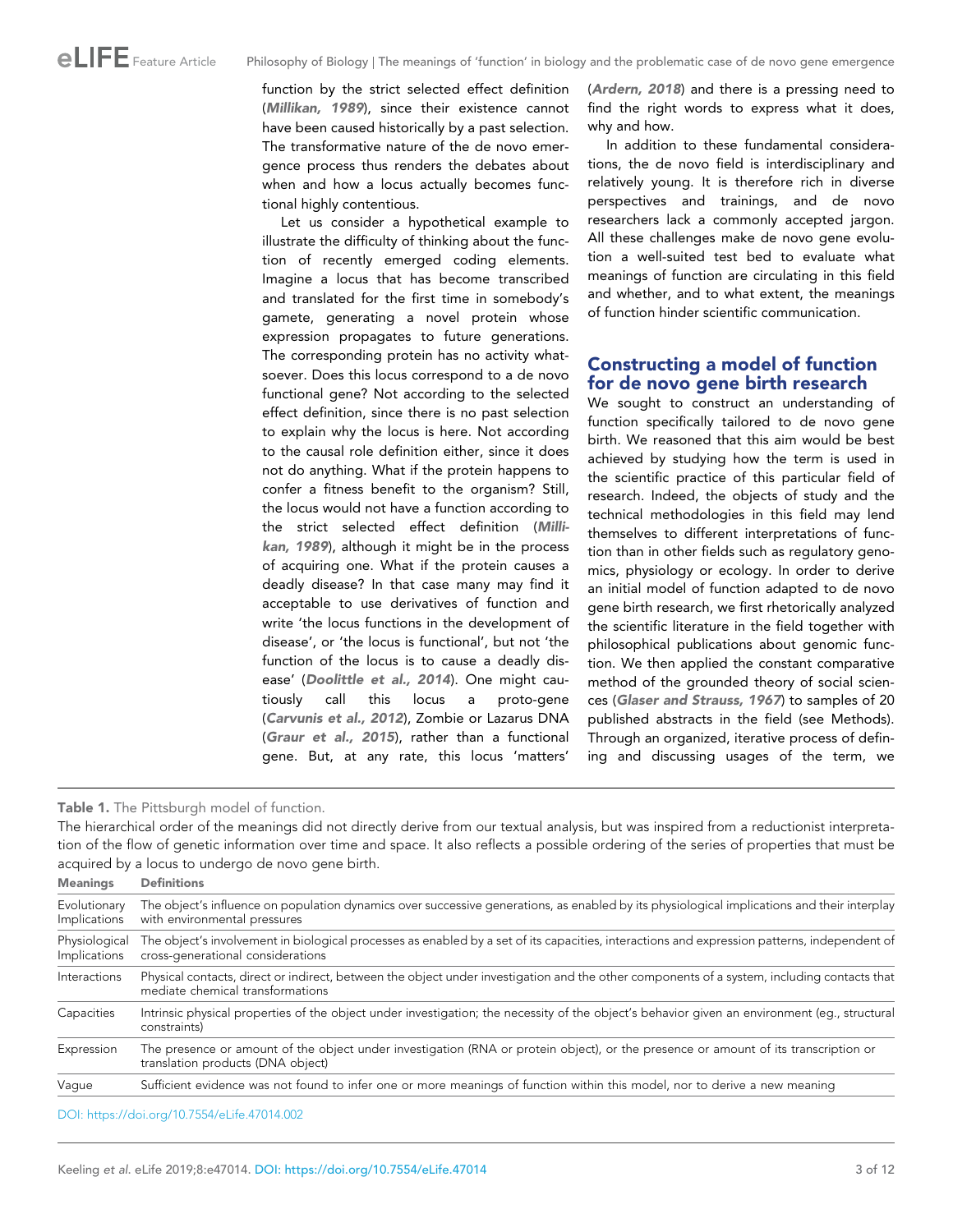<span id="page-3-0"></span>

Figure 1. Interpreting the word function in scientific abstracts related to de novo gene birth. We analyzed a sample of 20 abstracts containing 42 instances where the word function or one of its derivatives was used to describe DNA, RNA or protein objects. First, each of us read the abstracts independently and assigned one or several of the meanings of function as defined in the Pittsburgh model to each of these instances. The distribution of the number of distinct meanings that we assigned to the 42 instances is shown in panel (A). For only 5 instances did all of us independently assign the same unique meaning, suggesting that function is most often interpreted in multiple ways by independent readers. Next, we discussed each instance to see if we could reach consensus assignments based on the textual evidence. Consensus was built through conversations and agreement between the readers, rather than majority opinion. The distribution of the number of unique meanings assigned after consensus agreement to each of the 42 instances is shown in panel (B). Most (26/42) instances are now assigned to a single meaning. When more than one meaning remains, the readers agreed that the textual evidence supported multiple meanings except for one instance where consensus could not be reached and three meanings were assigned to reflect all the differing interpretations of our team members. In panel C, we show the number of times each of the five meanings of function defined in the Pittsburgh model is assigned to an instance of function.

[DOI: https://doi.org/10.7554/eLife.47014.003](https://doi.org/10.7554/eLife.47014.003)

The following source data is available for figure 1:

Source data 1. Independent and consensus assignments. [DOI: https://doi.org/10.7554/eLife.47014.004](https://doi.org/10.7554/eLife.47014.004)

> inductively converged on the interpretation that, in this set of abstracts, authors writing about the function of a molecular object were almost always describing one or more of the following properties of the object: Expression, Capacities, Interactions, Physiological Implications and Evolutionary Implications. These properties represent five meanings of function that are defined in [Table 1](#page-2-0).

> Conveniently, these five meanings map to an interpretation of the epistemological flow of genetic information over time and space. Starting from an object's presence (Expression), we consider its physical properties (Capacities), binding partners within a system (Interactions), phenotypic impact (Physiological Implications) and influence on population dynamics (Evolutionary Implications). Accordingly, we propose to relate these five meanings of function in a hierarchy inspired from molecular, evolutionary

and systems biology ([Noble, 2006](#page-11-0); [Medina, 2005](#page-11-0); [Ernst and Carvunis, 2018](#page-10-0)). This hierarchy reflects a possible ordering of the series of properties that must be acquired by a locus to undergo de novo gene birth. Altogether, the definitions and hierarchical organization are hereafter referred to as the Pittsburgh model of function ([Table 1](#page-2-0)). This model summarizes our analyses of how the term function is used in the field. The model also includes a sixth category labelled 'vague', for the few instances where we could neither assign any of the five meanings, nor infer a sixth meaning from the context.

Like the molecules they describe, the five meanings of function are interrelated in complex bottom-up and top-down ways that complicate causal inferences ([Noble, 2006](#page-11-0)). For instance, as has been discussed in the context of the ENCODE debate, Expression is not sufficient to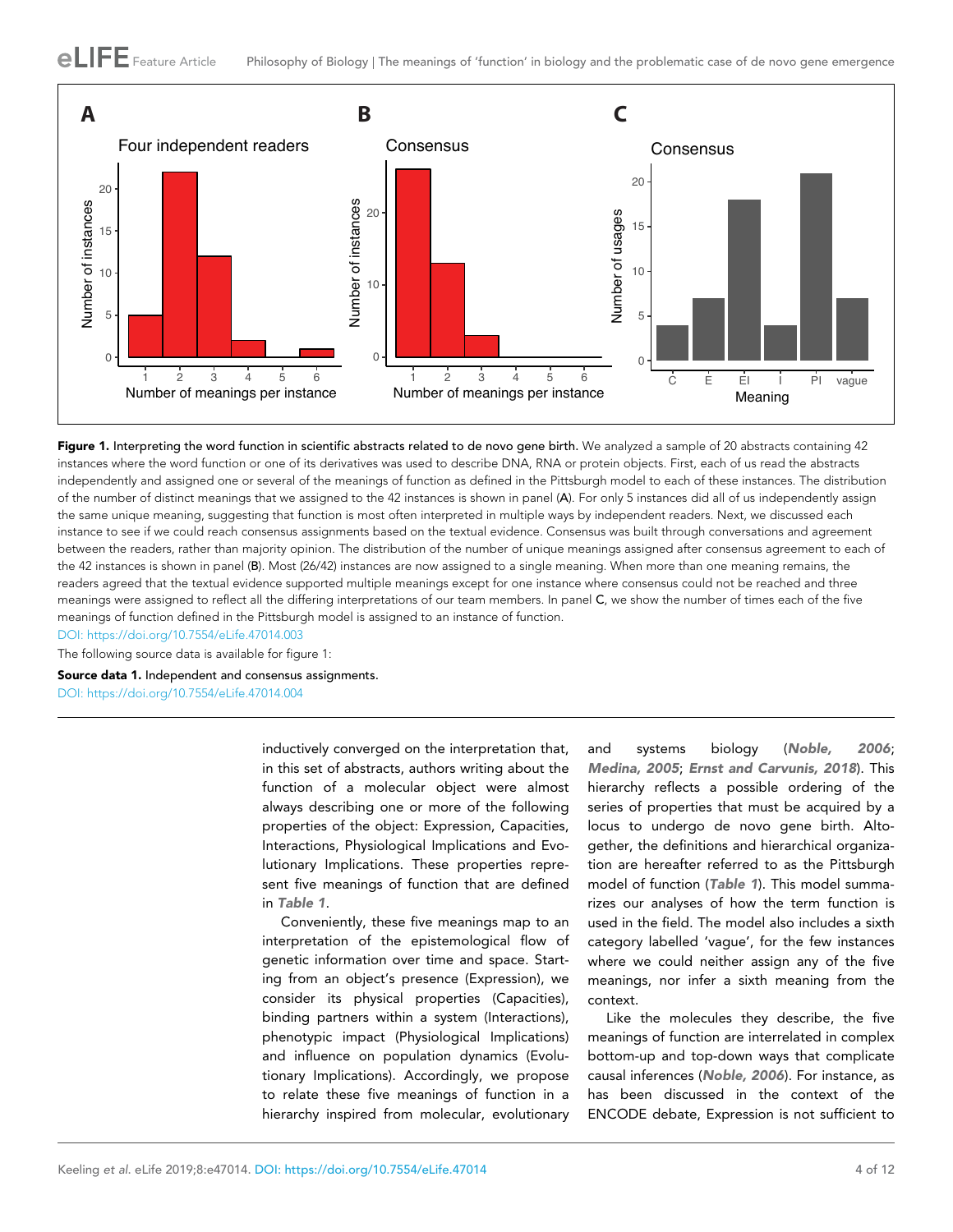cause Evolutionary Implications ([Doolittle, 2018](#page-10-0)). Inversely, Evolutionary Implications do not necessarily imply Expression since a locus can influence population dynamics through a DNA regulatory activity. The methodological details of the study determine whether the burden of proof has been met to assign one or several of the proposed five meanings of function to a molecular object. Such rigor in functional inference is especially critical for the field of de novo gene birth, where the objects of interest often display some but not all of the properties of established genes ([McLysaght and Hurst, 2016](#page-11-0); [Carvunis et al., 2012](#page-10-0); [Ruiz-Orera et al., 2018](#page-11-0)). Our model acknowledges epistemological relationships between different meanings of function while enabling researchers to describe them independently of each other.

This model presents practical advantages relative to pre-existing ones because it is tailored to one field of research. In particular, it differentiates between different types of biochemical activities for de novo emerging sequences; this enables scientists to articulate more specific functional inferences than with broad terms that generalize across fields such as 'causal role' or 'mere activities' ([Cummins, 1975](#page-10-0); [Wouters, 2003](#page-11-0); [Doolittle, 2013](#page-10-0)). Rather than theorizing upon the legitimacy of what function should mean, our model decomposes this complex concept into a hierarchical organization of measurable properties of the object in time and space according to meanings that are circulating in the field currently.

The Pittsburgh model of function can be seen as a conceptual tool well adapted to describe molecular objects (DNA loci, RNA transcripts and proteins) in a manner that roughly maps to subfields of training and associated measurement techniques currently used in de novo gene birth research. For instance, while RNA-sequencing readily informs upon Expression and yeast two-hybrid upon Interactions, discovering interactions by yeast two-hybrid does not allow the researcher to conclude that a locus is natively expressed; so too, establishing that a locus is expressed does not imply that the corresponding product necessarily interacts with other elements in the cell. Evidently, neither technique gives direct insights into Evolutionary Implications since Expression and Interactions are necessary but not sufficient to cause Physiological Implications, let alone Evolutionary Implications. Separating these meanings from one another enables communicating with increased precision about what the findings are, thereby helping to

fallacious logical shortcuts such as 'this protein is expressed therefore it is functional therefore it is under selection'.

The meanings of Physiological Implications and Evolutionary Implications are deliberately broad to allow for detailed descriptions beyond the somewhat restrictive notion of selected effect. For instance, Evolutionary Implications can refer to selection upon a trait driven by the object in the past, as in the strict definition of selected effect ([Millikan, 1989](#page-11-0)), but it can equally describe other ways the object may influence population dynamics such as runaway selection or novel fitness enhancing effects.

The Pittsburgh model has important limitations. Tested on only 20 abstracts related to the single field of de novo gene birth, by no means does it represent a complete ontology of function. Constructed in a field-specific manner, our model may or may not extend to genomic elements outside of the gene birth framework, such as selfish elements or promoters. It cannot be readily applied to biological objects other than DNA, RNA and protein objects.

There may be additional meanings available beyond the five we included, and different ways to characterize the relationships between these meanings. Function can for instance refer to an object's influence on ecological behavior, but this was not the case in the small sample of abstracts we analyzed. Interactions may be better placed below Expression in a hierarchical model that would be tailored to regulatory genomics, where the focus is on how physical interaction of DNA elements with diverse proteins determine regulatory outputs, rather than for de novo gene birth, where the focus is on the loci being expressed themselves. As well, Physiological Implications and Evolutionary Implications may be further subdivided to account for the diverse relationships evident within these concepts and the methodological procedures that inform them.

Lastly, our model does not attempt to resolve the teleological dimension of function, especially as it relates to physiological processes and an object's involvement therein ([Roux, 2014](#page-11-0)). Despite these limitations, our proposed model provides a practical lexicon that maps to prevalent data generation and interpretation practices ([Laubichler et al., 2015](#page-11-0)). Therefore, we hope that our work will help researchers from different disciplines with differing backgrounds communicate more effectively about de novo gene birth.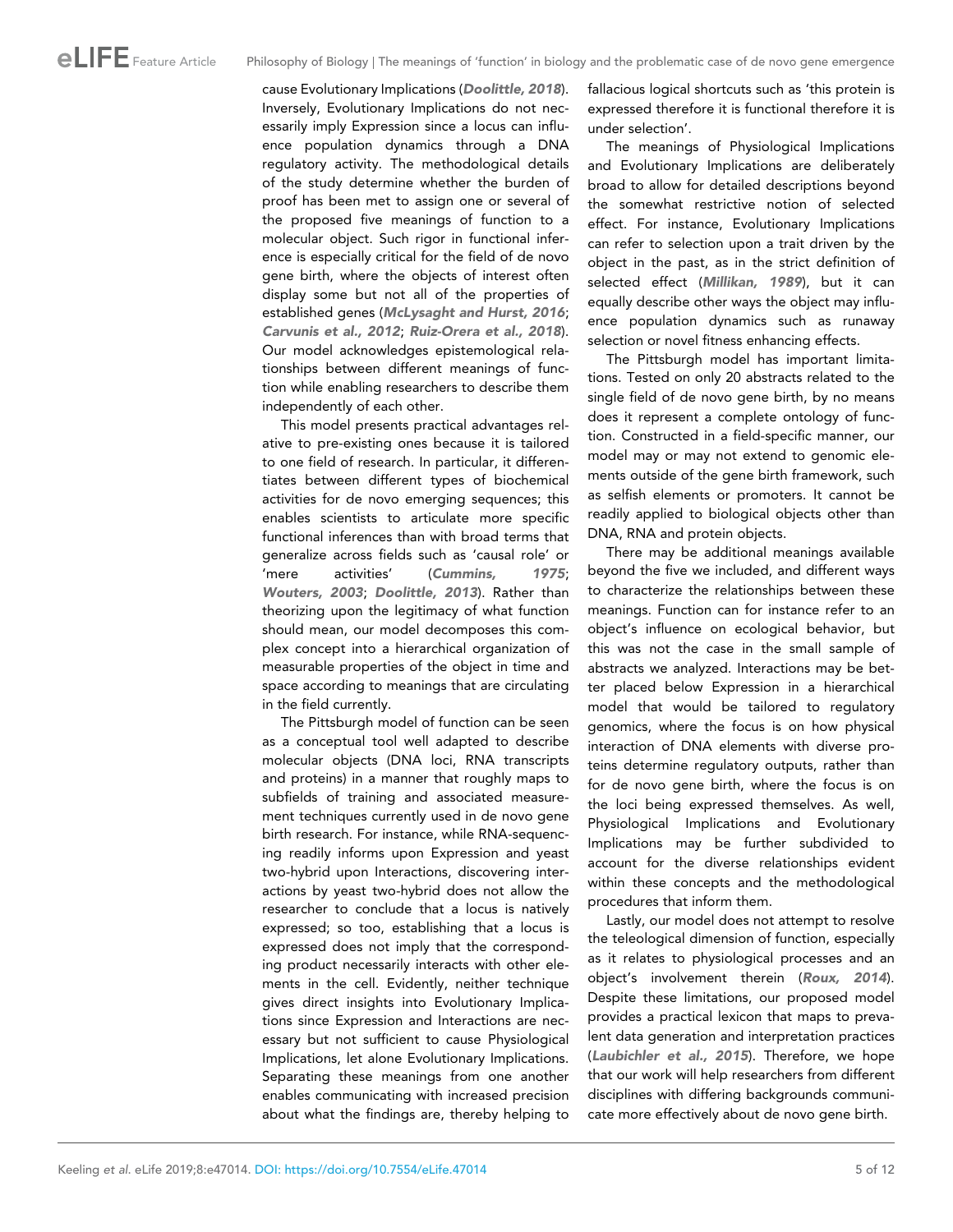# How multiple meanings of function are used in the field of de novo gene birth

With this model in hand, we analyzed whether the multiple meanings of function impact understanding of the literature in the field of de novo gene birth. Each member of our team independently assigned one or more meanings to each instance of the word function found in our database of abstracts, gathering contextual evidence primarily from the sentence in which the term was used (4 members; 20 abstracts; 42 instances including 25 nouns, 12 adjectives, 3 verbs and 2 adverbs; see Methods). The abstracts generally provided enough context for each independent reader to confidently assign meanings to most instances, with only rare assignments of the label 'vague' (9 instances with one or more vague assignment, none unanimous). Hence, the Pittsburgh model gave readers a key to decipher more specifically what authors meant by the word function. However, and importantly, a quantitative analysis revealed only that 12% (5/ 42) of assignments were unanimous, where the same single meaning was chosen by all readers ([Figure 1A](#page-3-0)). In other words, the same instance of the word in the same sentence was most of the times  $(37/42 = 88%)$  interpreted differently by our team members. The most confusing instances, with 4 or 6 distinct assignments, were all assigned 'vague' by at least one reader. This analysis indicates that when the meaning of function is unspecified, the literature in this field of research can become confusing.

Two mechanisms could in theory explain why our independent textual analysis led to multiple meanings being assigned to the same instance of function in 88% of cases. On the one hand, it could be that the different readers often interpreted the same text differently due to their different backgrounds. On the other hand, the word function may often be used by authors to reflect several of the five meanings in our model simultaneously.

To determine to what extent each of these mechanisms was responsible for our observations ([Figure 1A](#page-3-0)), we collectively reviewed and discussed all independent assignments for each instance of the word and built a consensus set of assignments. When we agreed that the textual evidence supported more than one meaning for a single instance, we assigned multiple meanings to this instance as a consensus. This consensus is thought to best reflect what was intended by

the authors of the abstracts, although we cannot know for sure without interviewing the authors.

Consensus was successfully reached for all but one instance, suggesting that the Pittsburgh model enabled adequate description of most of the instances of function in our abstract database. We then quantified again the fraction of instances of function that were assigned a unique meaning. This number grew from 5/42 (12%) in the original independent assignments ([Figure 1A](#page-3-0)) to 26/42 (62%) in the consensus assignments ([Figure 1B](#page-3-0)). This shows that, in our analyses, 21/42 (50%) instances were interpreted differently by at least one of four readers upon independent reading of the texts.

It is notable that, after establishing consensus assignments, still 16/42 (38%) instances were assigned two or three meanings ([Figure 1B](#page-3-0)). This suggests that this one word is often used to mean different things, and that the plurality of function cannot be easily disentangled.

The meanings most frequently found in our consensus assignments were Physiological Implications (21 instances) and Evolutionary Implications (18 instances; [Figure 1C](#page-3-0)). These two were also most often found assigned together in cases where a single instance was assigned two or three meanings (6 instances). We did not observe strong differences in how function was interpreted when it was used as a noun or an adjective, but such differences may become detectable in a larger text sample. Interestingly though, all but one instances with a vague consensus assignment were nouns. The extent of plurality ([Figure 1A and B](#page-3-0)), as well as the distribution of meanings ([Figure 1C](#page-3-0)), are likely to be field-specific. Yet our rhetorical approach leads us to conclude that the use of function in this field is hard to interpret, and that further nuance in writing would assist the reader in understanding how the authors intend their results to be interpreted.

# Interpretation and recommendations

In summary, our results provide quantitative support to previous assertions ([Doolittle, 2018](#page-10-0); [Laubichler et al., 2015](#page-11-0)) that the word function carries convoluted meanings that complicate the scientific conversation. Our rhetorical analysis shows that function becomes an ambiguous concept when applied to the edge case of de novo gene birth, which can lead to confusion in interpretation of the literature. Whether multiple meanings are intended by the authors, or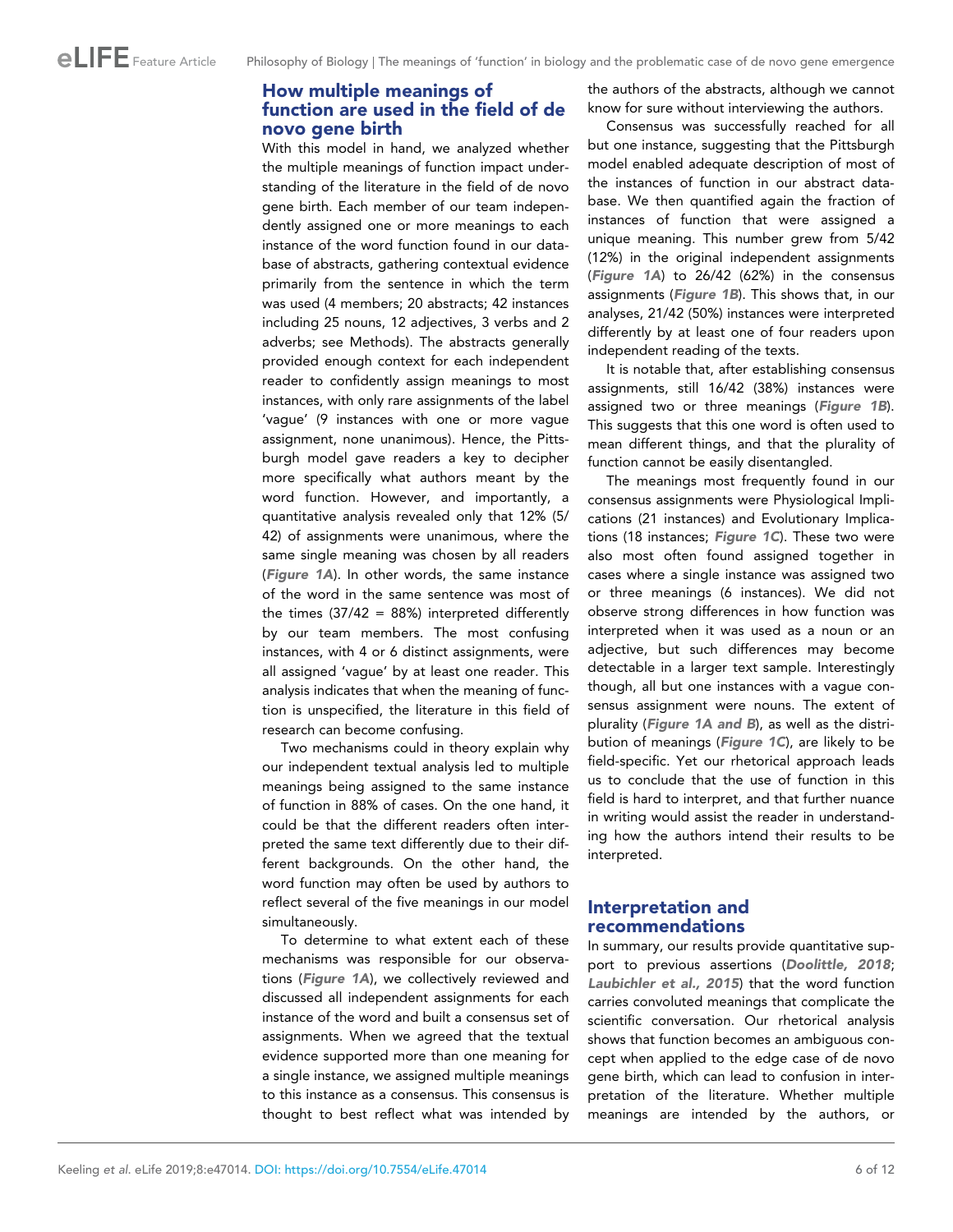meanings unintended by the authors are interpreted by the readers, or a combination of both, the fact is that scientific communication is hindered by the use of this word within the de novo gene birth field. There may be excellent theoretical arguments to be made about why function should mean one thing or another, but the cultural diversity of readers in this emerging field effectively prevents a unique definition to be imposed in practice. We believe that it will be productive for scientists to acknowledge the diversity of onto-epistemological perspectives in this field and adapt their writing style accordingly. Rather than privileging one meaning of function over another, we endorse qualifying the use of function or avoiding the word altogether ([Doolittle, 2018](#page-10-0)). We hope our model will provide a useful tool for scientists to contextualize their writing so the relationship between the observations reported and the functional inferences made can be clarified and the risk of misunderstanding can be reduced.

Function is a concept that depends on the methodological practices, measurement procedures and habits of scientists. As these change, so too will the concept of function change and adapt to specific subfields of research, because it is contingent and always in a state of flux. Function requires ongoing attention and theorizing by the scientific community. Therefore, we expect our model to develop and adapt with scientific practice. We encourage researchers to refine the model, adapt it to other subfields of genomics and other types of biological objects (metabolites, cell types, organs), and propose alternatives. One can envision, for instance, exploiting the power of computational natural language processing to generate field-specific models by automatic analysis of large bodies of literature ([Friedman et al., 2001](#page-10-0); [Groth et al.,](#page-10-0) [2016](#page-10-0)), perhaps using our modest manual analysis as a training set. More generally, we hope that interdisciplinary conversations about philosophy ([Laplane et al., 2019](#page-11-0)), rhetoric and scientific concepts will accompany the emergence of new scientific fields in the future.

# Methods

# An interdisciplinary mixed methods approach

We approached the question of the meanings of function in the de novo gene birth literature using a mixed methods study design adapted from rhetorical studies and applied communication ([Creswell, 2014](#page-10-0); [McGreavy et al., 2015](#page-11-0); [Dewulf et al., 2007](#page-10-0); [Thompson, 2009](#page-11-0)). First and throughout, we performed a rhetorical analysis by interrogating the assumptions made by scientists within this field and how they inform language in the published literature ([Gross, 1990](#page-10-0)). In addition, we performed a qualitative analysis to iteratively build a model of function as it applies to the field ([Strauss and Corbin, 1990](#page-11-0)). Finally, we performed a quantitative content analysis to analyze how the multiple meanings of function affect understanding of the literature in the field ([Neuendorf, 2016](#page-11-0)).

### Paper selection

A library of 20 published papers that included the term function or its derivatives (functional, functioning) in the abstract was assembled by a team member who is also a published expert in the field of de novo gene birth ([Table 2](#page-7-0)). Publication dates span from 1992 to 2017, with most dated after 2012 because this is a recently expanding field. The papers were chosen to span a variety of journals, countries, citation counts, model organisms, methodologies and scope, in order to derive a context specific rhetorical argument ([McGee, 1990](#page-11-0)). This library is estimated to represent ~2% of the literature published on the topic of de novo gene emergence, as a Google Scholar search returns 972 results in December 2018 (' ''de novo gene birth'' OR ''de novo gene evolution'' OR ''de novo gene emergence'' OR ''de novo genes'' ').

## Instance selection

Instances of the use of the word function, or its derivatives, were selected for analysis because they explicitly related to a DNA, RNA or protein object within a sentence of the abstracts. We focused on abstracts, as they present a self-contained statement of the motivations, results and conclusions of the studies and they are the text seen by most readers. Instances within article titles were not considered, neither were those where function was used as a subject, referring to bioprocesses such as: We then introduce recent findings that have opened a path to the study of the evolution of novel functions and pathways via novel genes ([Ding et al., 2012](#page-10-0)). Forty-two usages (25 nouns, 12 adjectives, 3 verbs and 2 adverbs) were analyzed across 20 abstracts.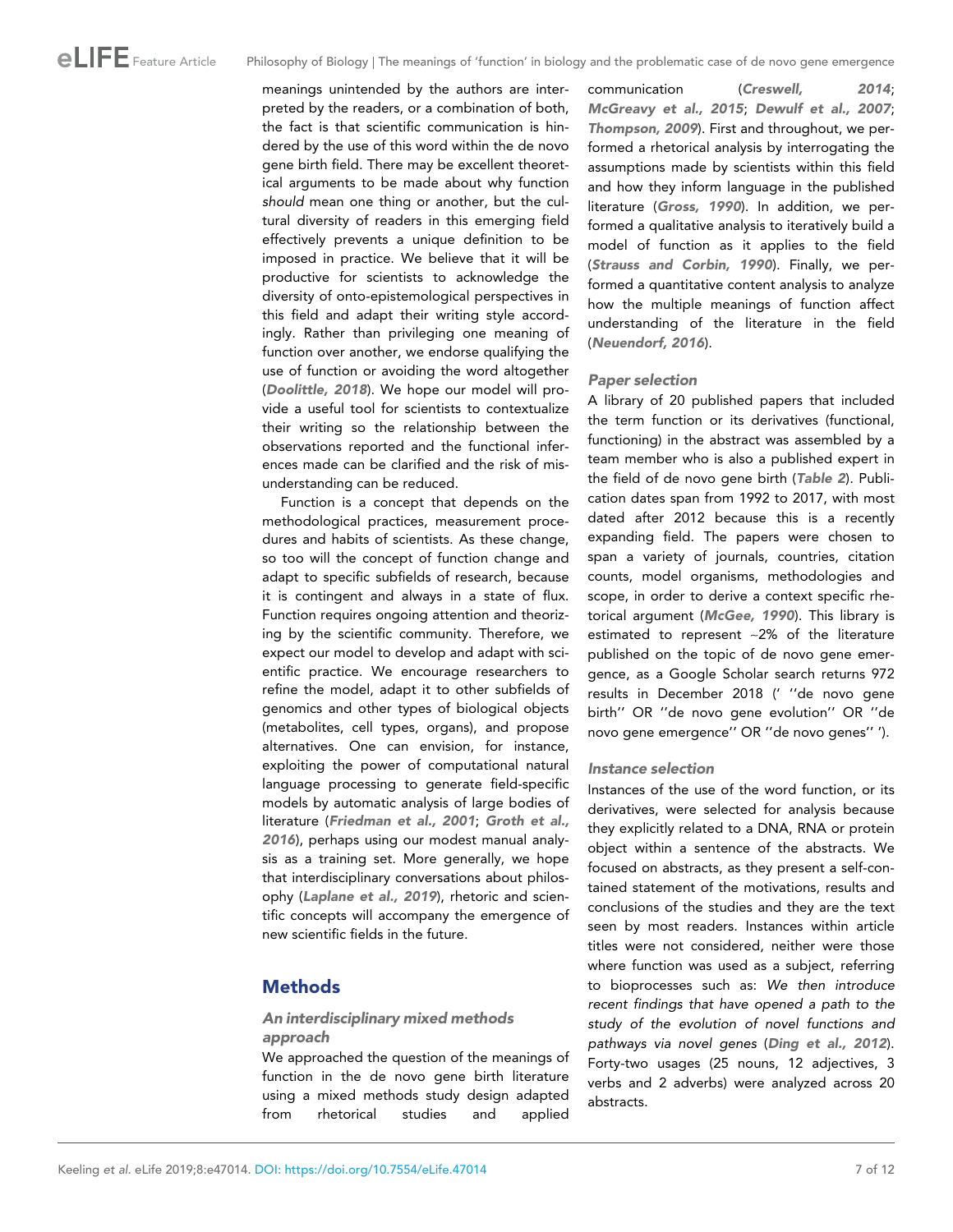# <span id="page-7-0"></span>eLIFE Feature Article Philosophy of Biology | The meanings of 'function' in biology and the problematic case of de novo gene emergence

Table 2. References for 20 abstracts analyzed in our study.

Countries (based on affiliations of all authors) and model organisms are included to display the diversity of the abstracts.

| Papers                                                                                                                                                                                                                                                                                         | <b>Countries</b>             | <b>Model</b><br><b>Organisms</b> |
|------------------------------------------------------------------------------------------------------------------------------------------------------------------------------------------------------------------------------------------------------------------------------------------------|------------------------------|----------------------------------|
| Keese, P. K., and Gibbs, A. (1992). Origins of genes: 'big bang' or continuous creation? PNAS 89:9489-9493.                                                                                                                                                                                    | Australia                    | Cellular life,<br>Viruses        |
| Kastenmayer, J. P., Ni, L., Chu, A., Kitchen, L. E., Au, W. C., Yang, H.,.  and Basrai, M. A. (2006). Functional<br>genomics of genes with small open reading frames (sORFs) in S. cerevisiae. Genome Research 16:365–373.                                                                     | <b>USA</b>                   | S. cerevisiae                    |
| Levine, M. T., Jones, C. D., Kern, A. D., Lindfors, H. A., and Begun, D. J. (2006). Novel genes derived from noncoding<br>DNA in Drosophila melanogaster are frequently X-linked and exhibit testis-biased expression. PNAS 103:9935-9939.                                                     | <b>USA</b>                   | D.<br>melanogaster               |
| Stepanov, V. G., and Fox, G. E. (2007). Stress-driven in vivo selection of a functional mini-gene from a randomized<br>DNA library expressing combinatorial peptides in Escherichia coli. Molecular Biology and Evolution 24:1480–1491.                                                        | <b>USA</b>                   | E. coli                          |
| Cai, J., Zhao, R., Jiang, H., and Wang, W. (2008). De novo origination of a new<br>protein-coding gene in Saccharomyces cerevisiae. Genetics 179:487-496.                                                                                                                                      | China                        | S. cerevisiae                    |
| Zhou, Q., Zhang, G., Zhang, Y., Xu, S., Zhao, R., Zhan, Z.,.  and Wang, W. (2008).<br>On the origin of new genes in Drosophila. Genome Research 18:1446-1455.                                                                                                                                  | China                        | Drosophila                       |
| Xiao, W., Liu, H., Li, Y., Li, X., Xu, C., Long, M., and Wang, S. (2009). A rice gene of de novo origin negatively<br>requiates pathogen-induced defense response. PLoS One 4:e4603.                                                                                                           | China, USA                   | rice                             |
| Carvunis, A. R., Rolland, T., Wapinski, I., Calderwood, M. A., Yildirim, M. A., Simonis, N.,. and Vidal M. (2012).<br>Proto-genes and de novo gene birth. Nature 487:370-374.                                                                                                                  | Belgium,<br>France, USA      | S. cerevisiae                    |
| Ding, Y., Zhou, Q., and Wang, W. (2012). Origins of new genes and evolution of their novel functions.<br>Annual Review of Ecology, Evolution, and Systematics 43:345-363.                                                                                                                      | China, USA                   |                                  |
| Tautz, D., Neme, R., and Domazet-Lošo, T. (2013). Evolutionary Origin of Orphan Genes. In: Encyclopedia of Life<br>Sciences. John Wiley & Sons. DOI: https://doi.org/10.1002/9780470015902.a0024601                                                                                            | Croatia,<br>Germany          |                                  |
| Reinhardt, J. A., Wanjiru, B. M., Brant, A. T., Saelao, P., Begun, D. J., and Jones, C. D. (2013). De novo ORFs<br>in Drosophila are important to organismal fitness and evolved rapidly from previously non-coding<br>sequences. PLoS Genetics 9:e1003860.                                    | <b>USA</b>                   | D.<br>melanogaster               |
| Wissler, L., Gadau, J., Simola, D. F., Helmkampf, M., and Bornberg-Bauer, E. (2013). Mechanisms and dynamics<br>of orphan gene emergence in insect genomes. Genome Biology and Evolution 5:439-455.                                                                                            | Germany,<br><b>USA</b>       | Insects                          |
| Brylinski, M. (2013). Exploring the 'dark matter' of a mammalian proteome by protein structure and function<br>modeling. Proteome Science 11:47.                                                                                                                                               | <b>USA</b>                   | M. musculus                      |
| Li, D., Yan, Z., Lu, L., Jiang, H., and Wang, W. (2014). Pleiotropy of the de novo-originated gene MDF1.<br>Scientific Reports 4:7280.                                                                                                                                                         | China                        | S. cerevisiae                    |
| Wirthlin, M., Lovell, P. V., Jarvis, E. D., and Mello, C. V. (2014). Comparative genomics reveals molecular features<br>unique to the songbird lineage. BMC Genomics 15:1082.                                                                                                                  | <b>USA</b>                   | Songbirds                        |
| Suenaga, Y., Islam, S. R., Alagu, J., Kaneko, Y., Kato, M., Tanaka, Y.,.  and Nakagawara, A.(2014).<br>NCYM, a Cis-antisense gene of MYCN, encodes a de novo evolved protein that inhibits GSK3β resulting in the stabilization<br>of MYCN in human neuroblastomas. PLoS Genetics 10:e1003996. | Japan                        | Human                            |
| Arendsee, Z. W., Li, L., and Wurtele, E. S. (2014). Coming of age: Orphan genes in plants.<br>Trends in Plant Science 19:698-708.                                                                                                                                                              | <b>USA</b>                   | A. thaliana                      |
| Ruiz-Orera, J., Hernandez-Rodriguez, J., Chiva, C., Sabidó, E., Kondova, I., Bontrop, R.,.  and Albà, M. M. (2015).<br>Origins of de novo genes in human and chimpanzee. PLoS Genetics 11:e1005721.                                                                                            | Spain,<br>The<br>Netherlands | Human,<br>Chimpanzee             |
| Couso, J. P., and Patraquim, P. (2017). Classification and function of small open reading frames.<br>Nature Reviews Molecular Cell Biology 18:575-589.                                                                                                                                         | Spain, UK                    | D.<br>melanogaster               |
| Luis Villanueva-Cañas, J., Ruiz-Orera, J., Agea, M. I., Gallo, M., Andreu, D., and Albà, M. M. (2017). New genes and<br>functional innovation in mammals. Genome Biology and Evolution 9:1886-1900.                                                                                            | Spain                        | Mammals                          |

[DOI: https://doi.org/10.7554/eLife.47014.005](https://doi.org/10.7554/eLife.47014.005)

Qualitative analysis and iterative model construction

The need for an improved model of function

We began the qualitative analysis by establishing the need for refining the selected effect/ causal role binary model discussed in the

philosophical literature of genomic function. First, the model has contentious philosophical implications, in particular as they relate to teleology, that have been extensively discussed ([Allen and Bekoff, 1995](#page-10-0); [Manning, 1997](#page-11-0); [Bul](#page-10-0)[ler, 2001](#page-10-0); [Roux, 2014](#page-11-0)). Second, the epistemological reduction of function into a dichotomy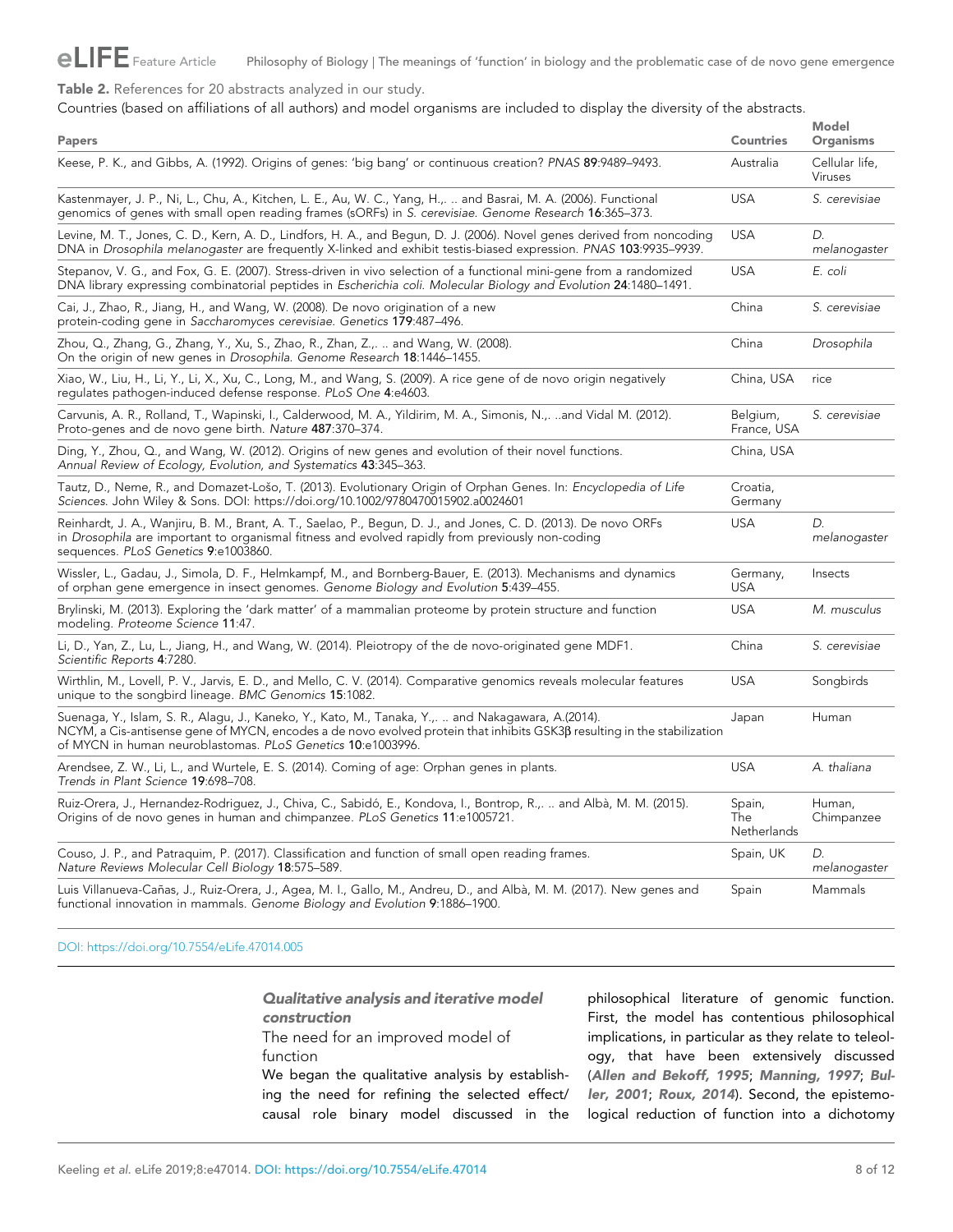<span id="page-8-0"></span> $e\Box$  FE Feature Article Philosophy of Biology | The meanings of 'function' in biology and the problematic case of de novo gene emergence

Table 3. Examples of each meaning of function as assigned to instances of usage.

Underlined portions of sentences serve as the contextual evidence used to assign the 'code', or meaning, to the bolded instances analyzed.

| <b>Reference</b>              | Instance of function usage                                                                                                                                                                                                                                                                           | <b>Consensus</b><br>meanings  |
|-------------------------------|------------------------------------------------------------------------------------------------------------------------------------------------------------------------------------------------------------------------------------------------------------------------------------------------------|-------------------------------|
| Wirthin<br>et al.,<br>2014    | Here we performed a comparative analysis of 48 avian genomes to identify genomic features that are unique to<br>songbirds, as well as an initial assessment of function by investigating their tissue distribution and predicted protein Capacities<br>domain structure.'                            | Expression,                   |
| Brylinski,<br>2013            | A subsequent structure-based function annotation of small protein models exposes 178,745 putative protein-protein Interaction<br>interactions with the remaining gene products in the mouse proteome, 1,100 potential binding sites for small organic<br>molecules and 987 metal-binding signatures. |                               |
|                               | Li et al., 2014 'Therefore, MDF1 functions in two important molecular pathways, mating and fermentation, and mediates the<br>crosstalk between reproduction and vegetative growth.'                                                                                                                  | Physiological<br>Implications |
| Ruiz-Orera<br>et al.,<br>2015 | In general, these transcripts show little evidence of purifying selection, suggesting that many of them are not<br>functional'                                                                                                                                                                       | Evolutionary<br>Implications  |

[DOI: https://doi.org/10.7554/eLife.47014.006](https://doi.org/10.7554/eLife.47014.006)

mutes the complex ontological relationships between the multiple ways the term can be used and, problematically, leaves theoretical assumptions and measurement constraints implicit and unspecified ([Laubichler et al., 2015](#page-11-0)). Third, evidence suggests that the model has not been widely adopted by the scientists publishing in the field of de novo gene birth. For example, a Google Scholar search for ' [''de novo gene birth'' OR ''de novo gene evolution'' OR ''de novo gene emergence'' OR ''de novo genes''] AND ''causal role'' ' yields only 10 results in March 2019, whereas 1050 results are found when the AND clause is lacking.

### Preliminary model construction

We reasoned that it might be possible to construct a novel model of function by studying the specific uses of the word in the context of the scientific discourse about de novo evolving molecules. We thus began a series of philosophical conversations moderated by a member of our team who is a published expert in interdisciplinary rhetoric and teaches collaborative problem solving. Our objectives were three-fold: i) to reduce teleological overtones; ii) to increase the focus on how ontological relationships map to ongoing practices in biological research; and iii) to propose alternate terms that could conveniently be adopted by scientists. These conversations resulted in the construction of a preliminary theoretical model.

## Model refinement

Next, we evaluated the accuracy of our preliminary model by conducting a content analysis of the use of function in a sample of the 20 abstracts in our library ([Neuendorf, 2016](#page-11-0)). Individually, we interpreted the meaning of function using the context of the sentence containing the word first, and the general context of the abstract second, to attempt to assign one of the definitions from our preliminary model to each instance. Throughout this process, we identified inconsistencies between our preliminary model and the actual usages of function in the texts, leading to further refinements of the model. This process was repeated iteratively on samples consisting of up to 17 of the 20 papers in our library, until a reasonable agreement between theory and texts was reached and agreed upon by each member of our team ([Neuendorf, 2016](#page-11-0)). The model that emerged from this iterative work was validated using the remaining three texts in the library. This methodology of iterative model construction is known in the social sciences as the constant comparative method of the grounded theory ([Glaser and Strauss, 1967](#page-10-0)). This work resulted in a structured classification of the meanings of function specifically adapted to the de novo gene birth literature, which we named the Pittsburgh model of function after the geographical location where the model crystallized at the occasion of a collaborative retreat between our team members.

### Quantitative analysis

We used the Pittsburgh model of function to analyze whether the unspecified multiple meanings of function hinder understanding of the literature in the field of de novo gene birth. If we observed that independent readers tend to agree on which meaning was meant by the authors most of the time the term function is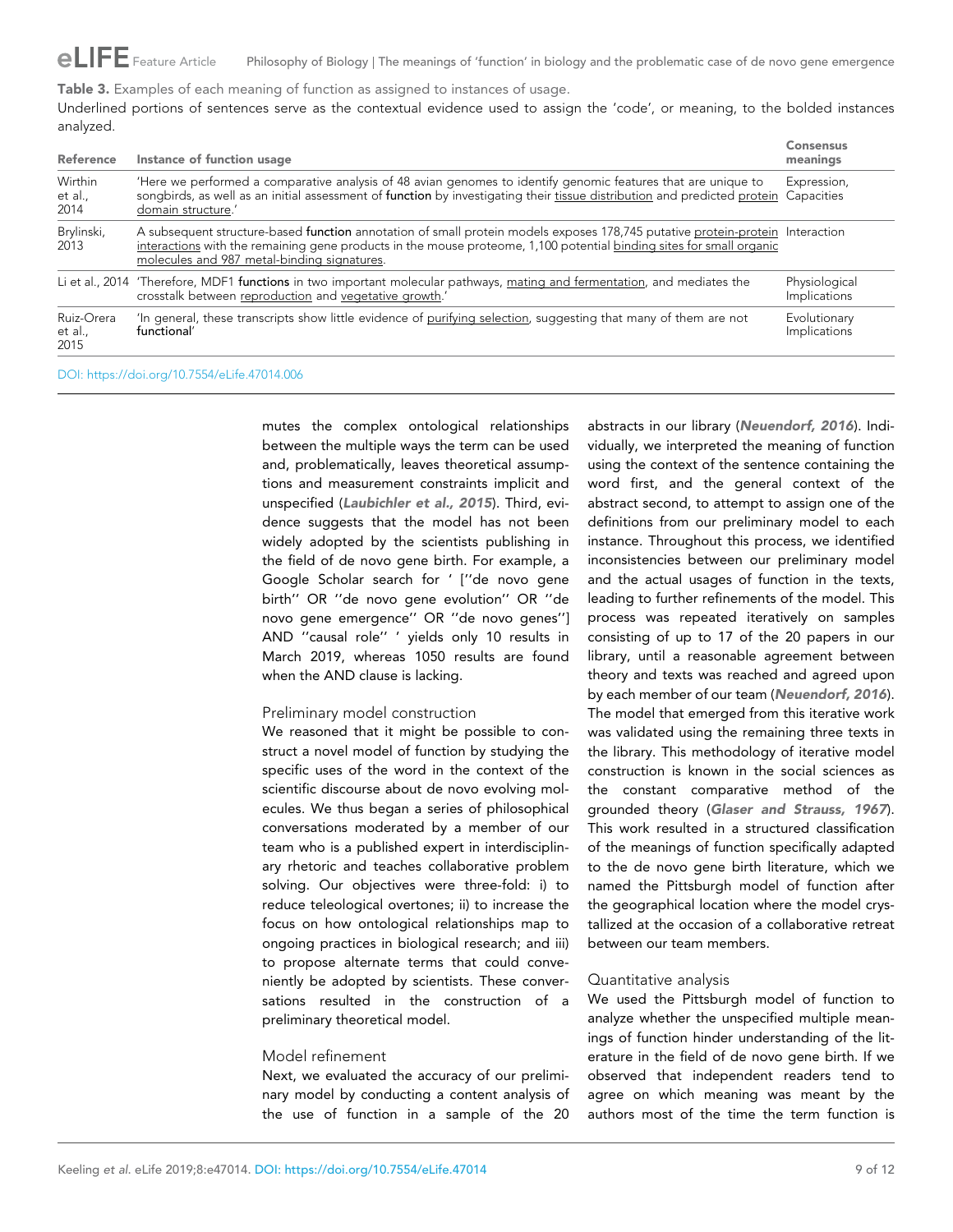<span id="page-9-0"></span>used, we would conclude that the multiple meanings of function are not hindering communication in the field. If, in contrast, independent readers were found to frequently interpret the same instance of function in the same sentence differently, we would conclude that the unspecified use of function leads readers to misunderstand the literature.

We proceeded to perform a quantitative content analysis of the 42 usages of the word function found in our 20 abstracts by following commonly used social scientific guidelines ([Neu](#page-11-0)[endorf, 2016](#page-11-0)). First, each member of the team ('coders') read each of the 20 abstracts independently and assigned ('coded') the relationship they interpreted between the instance and at minimum one of the meanings of function from our model. Second, discordant assignments were discussed as a group and a consensus assignment was made that took into account all perspectives.

The coding rules were defined as follows:

- . coding must only occur after the coder has read the entire title and abstract
- . assignments must reflect what the coder thinks that the author meant given the context of the sentence and abstract, rather than what the coder thinks the scientific data presented actually demonstrates
- . assignments must preferentially derive from the sentence in which the term is used alone
- . if a meaning of function is described in the sentence, for example through an adjective or an adverb, this is the meaning that must be assigned
- . assignments should take context into account when a meaning cannot be deduced by the sentence in which the term is used alone; in these cases, the relevant contextual evidence must be clearly highlighted
- . when a single instance of the term is interpreted as multiple meanings, and context does not help distinguish them, then the meaning that is furthest in the progression from Expression to Evolutionary Implications must be coded ([Table 1](#page-2-0))

Examples of function usage and consensus meanings assigned are shown in [Table 3](#page-8-0). The entire data set of independent and consensus assignments is available in Figure 1-source [data 1](#page-3-0).

#### Acknowledgements

The authors acknowledge the Association for the Rhetoric of Science, Technology, and Medicine (ARSTM) Pre-conference on Rhetorics of Resilience, hosted at the 2018 Biennial Conference of the Rhetoric Society of America. The authors also thank Dr William Bechtel and Dr Paul Nelson for useful conversations.

Diane Marie Keeling is in the Department of Communication Studies, College of Arts & Sciences, University of San Diego, San Diego, United States <https://orcid.org/0000-0003-3613-9162>

Patricia Garza is in the Colegio de Saberes, Mexico City, Mexico

Charisse Michelle Nartey is in the Department of Biological Sciences, University of Texas at Dallas, Richardson, United States

charisse.crenshaw@gmail.com

**b** <https://orcid.org/0000-0001-5275-366X>

Anne-Ruxandra Carvunis in the Department of Computational and Systems Biology and the Pittsburgh Center for Evolutionary Biology and Medicine, University of Pittsburgh School of Medicine, Pittsburgh, United States

anc201@pitt.edu

<https://orcid.org/0000-0002-6474-6413>

Author contributions: Diane Marie Keeling, Conceptualization, Data curation, Formal analysis, Investigation, Methodology, Writing—original draft, Writing—review and editing; Patricia Garza, Conceptualization, Data curation, Formal analysis, Investigation, Methodology, Writing—review and editing; Charisse Michelle Nartey, Conceptualization, Formal analysis, Data curation, Investigation, Methodology, Writing—review and editing; Anne-Ruxandra Carvunis, Conceptualization, Data curation, Formal analysis, Funding acquisition, Investigation, Methodology, Writing—original draft, Writing—review and editing

Competing interests: The authors declare that no competing interests exist.

Received 20 March 2019 Accepted 11 October 2019 Published 01 November 2019

### Funding

| <b>Funder</b>                           | <b>Grant reference</b><br>number | Author                    |
|-----------------------------------------|----------------------------------|---------------------------|
| National Insti-<br>tutes of Health      | R00GM108865                      | Anne-Ruxandra<br>Carvunis |
| Kinship Founda- Searle Scholars<br>tion | Program                          | Anne-Ruxandra<br>Carvunis |

The funders had no role in study design, data collection and interpretation, or the decision to submit the work for publication.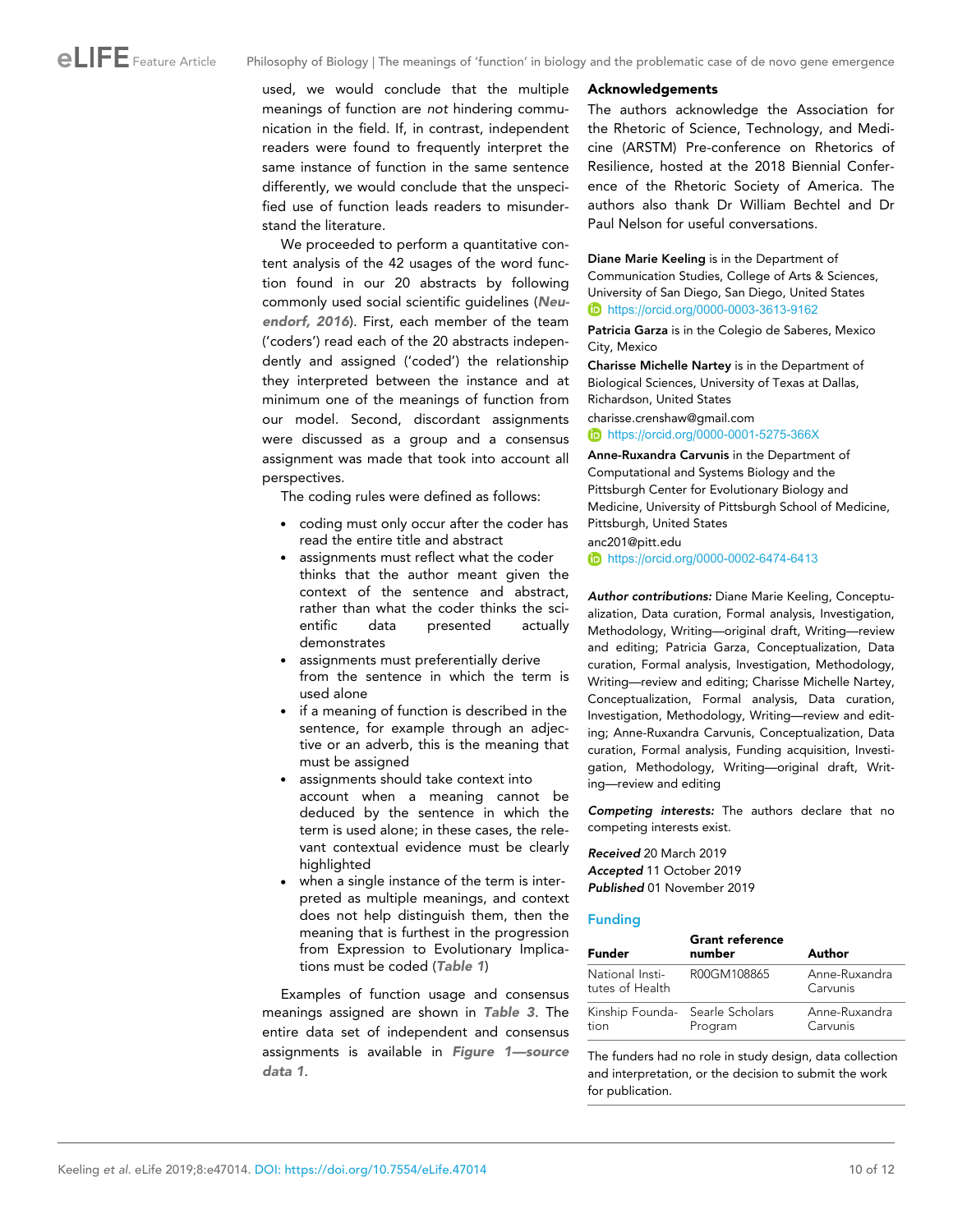<span id="page-10-0"></span>

#### Decision letter and Author response

Decision letter <https://doi.org/10.7554/eLife.47014.010> Author response [https://doi.org/10.7554/eLife.47014.](https://doi.org/10.7554/eLife.47014.011) [011](https://doi.org/10.7554/eLife.47014.011)

# Additional files

### Supplementary files

. Transparent reporting form [DOI: https://doi.org/](https://doi.org/10.7554/eLife.47014.007) [10.7554/eLife.47014.007](https://doi.org/10.7554/eLife.47014.007)

### Data availability

All data analyzed in this manuscript consists of published research abstracts that are freely available online. Source data file has been provided for Figure 1.

### References

Allen C, Bekoff M. 1995. Biological function, adaptation, and natural design. Philosophy of Science 62:609–622. DOI:<https://doi.org/10.1086/289889> Amundson R, Lauder GV. 1994. Function without purpose. Biology & Philosophy 9:443–469. DOI:<https://doi.org/10.1007/BF00850375>

Ardern Z. 2018. Dysfunction, disease, and the limits of selection. Biological Theory 13:4-9. DOI: [https://doi.](https://doi.org/10.1007/s13752-017-0288-0) [org/10.1007/s13752-017-0288-0](https://doi.org/10.1007/s13752-017-0288-0)

Buller DJ. 2001. Function and Teleology. In: Encyclopedia of Life Sciences. 9 John Wiley & Sons. DOI:<https://doi.org/10.1038/npg.els.0003454>

Carvunis AR, Rolland T, Wapinski I, Calderwood MA, Yildirim MA, Simonis N, Charloteaux B, Hidalgo CA, Barbette J, Santhanam B, Brar GA, Weissman JS, Regev A, Thierry-Mieg N, Cusick ME, Vidal M. 2012. Proto-genes and de novo gene birth. Nature 487:370– 374. DOI:<https://doi.org/10.1038/nature11184>, PMID: [22722833](http://www.ncbi.nlm.nih.gov/pubmed/22722833)

Ceccarelli L. 2001. Shaping Science with Rhetoric. In: The Cases of Dobzhansky, Schrodinger, and Wilson. University of Chicago Press.

Condit CM. 1999. The Meanings of the Gene. In: Public Debates About Human Heredity. Univ of Wisconsin Press.

Creswell JW. 2014. Research Design: Qualitative, Quantitative, and Mixed Methods Approaches. Sage Publications.

Cummins R. 1975. Functional analysis. Journal of Philosophy 72:741 765. DOI: [https://doi.org/10.2307/](https://doi.org/10.2307/2024640) [2024640](https://doi.org/10.2307/2024640)

Dewulf A, François G, Pahl-Wostl C, Taillieu T. 2007. A framing approach to cross-disciplinary research collaboration: experiences from a large-scale research project on adaptive water management. Ecology and Society 12:14. DOI: [https://doi.org/10.5751/ES-02142-](https://doi.org/10.5751/ES-02142-120214) [120214](https://doi.org/10.5751/ES-02142-120214)

Ding Y, Zhou Q, Wang W. 2012. Origins of new genes and evolution of their novel functions. Annual Review of Ecology, Evolution, and Systematics 43:345–363. DOI: [https://doi.org/10.1146/annurev-ecolsys-110411-](https://doi.org/10.1146/annurev-ecolsys-110411-160513) [160513](https://doi.org/10.1146/annurev-ecolsys-110411-160513)

Doolittle WF. 2013. Is junk DNA bunk? A critique of ENCODE. PNAS 110:5294–5300. DOI: [https://doi.org/](https://doi.org/10.1073/pnas.1221376110) [10.1073/pnas.1221376110,](https://doi.org/10.1073/pnas.1221376110) PMID: [23479647](http://www.ncbi.nlm.nih.gov/pubmed/23479647)

Doolittle WF, Brunet TD, Linquist S, Gregory TR. 2014. Distinguishing between "function" and "effect" in genome biology. Genome Biology and Evolution 6: 1234–1237. DOI: [https://doi.org/10.1093/gbe/evu098,](https://doi.org/10.1093/gbe/evu098) PMID: [24814287](http://www.ncbi.nlm.nih.gov/pubmed/24814287)

Doolittle WF. 2018. We simply cannot go on being so vague about 'function'. Genome Biology 19:223. DOI:<https://doi.org/10.1186/s13059-018-1600-4>, PMID: [30563541](http://www.ncbi.nlm.nih.gov/pubmed/30563541)

Ernst PB, Carvunis AR. 2018. Of mice, men and immunity: A case for evolutionary systems biology. Nature Immunology 19:421–425. DOI: [https://doi.org/](https://doi.org/10.1038/s41590-018-0084-4) [10.1038/s41590-018-0084-4,](https://doi.org/10.1038/s41590-018-0084-4) PMID: [29670240](http://www.ncbi.nlm.nih.gov/pubmed/29670240) Fahnestock J. 2002. Rhetorical Figures in Science.

Oxford University Press.

Friedman C, Kra P, Yu H, Krauthammer M, Rzhetsky A. 2001. GENIES: A natural-language processing system for the extraction of molecular pathways from journal articles. Bioinformatics 17:S74–S82. DOI: [https://doi.](https://doi.org/10.1093/bioinformatics/17.suppl_1.S74) [org/10.1093/bioinformatics/17.suppl\\_1.S74,](https://doi.org/10.1093/bioinformatics/17.suppl_1.S74) PMID: [11472995](http://www.ncbi.nlm.nih.gov/pubmed/11472995)

Garson J. 2011. Selected effects and causal role functions in the brain: the case for an etiological approach to neuroscience. Biology & Philosophy 26: 547–565. DOI: [https://doi.org/10.1007/s10539-011-](https://doi.org/10.1007/s10539-011-9262-6) [9262-6](https://doi.org/10.1007/s10539-011-9262-6)

Glaser BG, Strauss AL. 1967. The Discovery of Grounded Theory: Strategies for Qualitative Research. Aldine.

Graur D, Zheng Y, Price N, Azevedo RB, Zufall RA, Elhaik E. 2013. On the immortality of television sets: "Function" in the human genome according to the evolution-free gospel of ENCODE. Genome Biology and Evolution 5:578–590. DOI: [https://doi.org/10.](https://doi.org/10.1093/gbe/evt028) [1093/gbe/evt028,](https://doi.org/10.1093/gbe/evt028) PMID: [23431001](http://www.ncbi.nlm.nih.gov/pubmed/23431001)

Graur D, Zheng Y, Azevedo RB. 2015. An evolutionary classification of genomic function. Genome Biology and Evolution 7:642–645. DOI: [https://doi.org/10.](https://doi.org/10.1093/gbe/evv021) [1093/gbe/evv021,](https://doi.org/10.1093/gbe/evv021) PMID: [25635041](http://www.ncbi.nlm.nih.gov/pubmed/25635041)

Griffiths PE. 2009. In what sense does 'nothing make sense except in the light of evolution'? Acta Biotheoretica 57:11–32. DOI: [https://doi.org/10.1007/](https://doi.org/10.1007/s10441-008-9054-9)

[s10441-008-9054-9](https://doi.org/10.1007/s10441-008-9054-9), PMID: [18777162](http://www.ncbi.nlm.nih.gov/pubmed/18777162)

Gross AG. 1990. The Rhetoric of Science. Harvard University Press.

Groth P, Pal S, McBeath D, Allen B, Daniel R. 2016. Applying universal schemas for domain specific ontology expansion. In Proceedings of the 5th Workshop on Automated Knowledge Base Construction 81–85. DOI: [https://doi.org/10.18653/v1/](https://doi.org/10.18653/v1/W16-1315)

[W16-1315](https://doi.org/10.18653/v1/W16-1315)

Jacob F. 1977. Evolution and tinkering. Science 196: 1161–1166. DOI: [https://doi.org/10.1126/science.](https://doi.org/10.1126/science.860134) [860134](https://doi.org/10.1126/science.860134), PMID: [860134](http://www.ncbi.nlm.nih.gov/pubmed/860134)

Jungreis I, Tress ML, Mudge J, Sisu C. 2018. Nearly all new protein-coding predictions in the CHESS database are not protein-coding. bioRxiv. DOI: [https://doi.org/](https://doi.org/10.1101/360602) [10.1101/360602](https://doi.org/10.1101/360602)

Kellis M, Wold B, Snyder MP, Bernstein BE, Kundaje A, Marinov GK, Ward LD, Birney E, Crawford GE, Dekker J, Dunham I, Elnitski LL, Farnham PJ, Feingold EA, Gerstein M, Giddings MC, Gilbert DM, Gingeras TR, Green ED, Guigo R, et al. 2014. Defining functional DNA elements in the human genome. PNAS 111: 6131–6138. DOI: [https://doi.org/10.1073/pnas.](https://doi.org/10.1073/pnas.1318948111) [1318948111,](https://doi.org/10.1073/pnas.1318948111) PMID: [24753594](http://www.ncbi.nlm.nih.gov/pubmed/24753594)